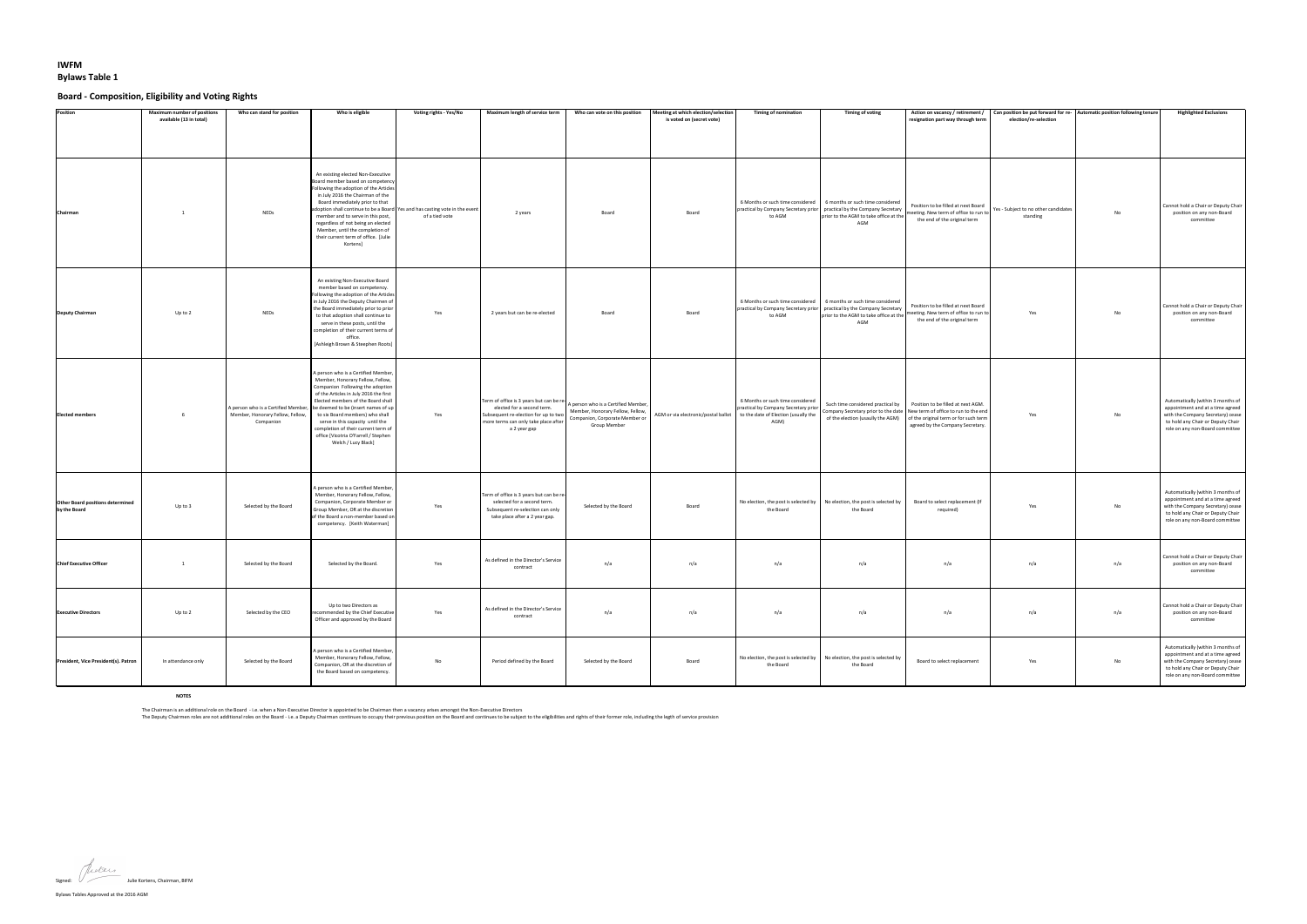

Bylaws Tables for approval at the 2016 AGM

## **IWFM Bylaw Table 2**

# **Members Council - Composition, Eligibility and Voting Rights**

| Position                                                                 | <b>Maximum number of positions</b><br>available | Who can stand for position                                                                                          | Who is eligible                                                                                                                                                        | <b>Voting rights - Yes/No</b>                   | <b>Maximum length of service term</b>                                                          | Who can vote on this position                                          | Meeting at which election is voted<br>- on                             | <b>Timing of nomination</b>                                                                                                         | <b>Timing of voting</b>                                                                                                                       | <b>Action on</b><br>vacancy/retirement/resignation<br>part way through term                                                 | Can position be put forward for re-<br>election                        | <b>Automatic position following</b><br>tenure                                  |
|--------------------------------------------------------------------------|-------------------------------------------------|---------------------------------------------------------------------------------------------------------------------|------------------------------------------------------------------------------------------------------------------------------------------------------------------------|-------------------------------------------------|------------------------------------------------------------------------------------------------|------------------------------------------------------------------------|------------------------------------------------------------------------|-------------------------------------------------------------------------------------------------------------------------------------|-----------------------------------------------------------------------------------------------------------------------------------------------|-----------------------------------------------------------------------------------------------------------------------------|------------------------------------------------------------------------|--------------------------------------------------------------------------------|
| <b>Chair of Members' Council</b>                                         |                                                 | Anyone on Members' Council                                                                                          | A person who is a Certified Member,<br>Member, Honorary Fellow, Fellow,<br>Companion                                                                                   | Yes, with casting vote in the event of<br>a tie | 2 years                                                                                        | Members' Council                                                       | Members' Council (secret vote)                                         | 6 Months or such time considered<br>practical by Company Secretary prior practical by the Company Secretary<br>to AGM               | 6 months or such time considered<br>prior to the AGM to take office at<br>the AGM.                                                            | Position to be filled at next<br>Members' Council meeting. New<br>term of office to run to the end of<br>the original term. | No                                                                     | Stands down from MC - Eligible for<br>return to MC position after 12<br>months |
| Deputy Chair of Members' Council                                         |                                                 | Anyone on Members' Council                                                                                          | A person who is a Certified Member,<br>Member, Honorary Fellow, Fellow,<br>Companion                                                                                   | Yes                                             | 2 years but can serve longer subject<br>to limitations serving on Members<br>Council           | Members' Council                                                       | Members' Council (secret vote)                                         | 6 Months or such time considered<br>practical by Company Secretary prior practical by the Company Secretary<br>to AGM               | 6 months or such time considered<br>prior to the AGM to take office at<br>the AGM.                                                            | Position to be filled at next<br>Members' Council meeting. New<br>term of office to run to the end of<br>the original term. | Yes                                                                    | No                                                                             |
| <b>Regional Representatives</b>                                          | 1 per Region                                    | Regional Chairs (though in absence<br>can ask Regional Committee<br>member to represent Region on<br>their behalf.) | A person who is a Certified Member,<br>Member, Honorary Fellow, Fellow,<br>Companion                                                                                   | Yes                                             | Term of office is 2 years but can be<br>re-elected and serve for up to a<br>maximum of 6 years | <b>Regional Committee Members</b>                                      | <b>Regional AGM</b>                                                    | 6 Months or such time considered<br>practical by Regional Secretary (if<br>none the Regional Chair) prior to<br><b>Regional AGM</b> | 6 Months or such time considered<br>practical by Regional Secretary (if<br>none the Regional Chair) prior to<br><b>Regional AGM</b>           | Position to be filled at next<br>ommittee meeting. New term of<br>office to run to the end of the<br>original term.         | Yes                                                                    | No                                                                             |
| <b>SIG Representatives</b>                                               | 1 per SIG                                       | SIG Chairs (though in absence can<br>ask SIG Committee member to<br>represent SIG on their behalf.)                 | A person who is a Certified Member,<br>Member, Honorary Fellow, Fellow,<br>Companion (In the case of the<br>Fellows SIG: A person who is a<br>Fellow, Honorary Fellow) | Yes                                             | Term of office is 2 years but can be<br>re-elected and serve for up to a<br>maximum of 6 years | <b>SIG Committee Members</b>                                           | SIG AGM                                                                | practical by SIG Secretary (if none<br>the SIG Chair) prior to SIG AGM                                                              | 6 Months or such time considered   6 Months or such time considered<br>practical by SIG Secretary (if none<br>the SIG Chair) prior to SIG AGM | Position to be filled at next<br>Committee meeting. New term of<br>office to run to the end of the<br>original term.        | Yes                                                                    | No                                                                             |
| <b>Executive Directors</b>                                               | 3 in attendance                                 | n/a                                                                                                                 | <b>Executive Directors</b>                                                                                                                                             | No                                              | See Board table                                                                                | See Board table                                                        | See Board table                                                        | See Board table                                                                                                                     | See Board table                                                                                                                               | See Board table                                                                                                             | See Board table                                                        | See Board table                                                                |
| <b>Board Chairman-and /or-Deputy</b><br><b>Board Chairman / Chairmen</b> | Any 2, in attendance                            | n/a                                                                                                                 | <b>Board Chairman/Board Deputy</b><br>Chairman                                                                                                                         | No                                              | See Board table                                                                                | See Board table                                                        | See Board table                                                        | See Board table                                                                                                                     | See Board table                                                                                                                               | See Board table                                                                                                             | See Board table                                                        | See Board table                                                                |
| <b>Chair of Constitution and Ethics</b><br>Committee                     | Standing inviation of the Chair                 | n/a                                                                                                                 | Current Chair of Constitution and<br><b>Ethics Committee</b>                                                                                                           | No.                                             | See Constitution and Ethics<br>Committee Table in Board<br>Regulations                         | See Constitution and Ethics<br>Committee Table in Board<br>Regulations | See Constitution and Ethics<br>Committee Table in Board<br>Regulations | See Constitution and Ethics<br>Committee Table in Board<br>Regulations                                                              | See Constitution and Ethics<br>Committee Table in Board<br>Regulations                                                                        | See Constitution and Ethics<br>Committee Table in Board<br>Regulations                                                      | See Constitution and Ethics<br>Committee Table in Board<br>Regulations | See Constitution and Ethics<br>Committee Table in Board<br>Regulations         |
| <b>Other Board positions determined</b><br>by the Board                  | Standing invitation of the Chair                | n/a                                                                                                                 | A person who is a Certified Member,<br>Member, Honorary Fellow, Fellow,<br>Companion, OR at the discretion of<br>the Board based on competency.                        | No                                              | See Board table                                                                                | See Board table                                                        | See Board table                                                        | See Board table                                                                                                                     | See Board table                                                                                                                               | See Board table                                                                                                             | See Board table                                                        | See Board table                                                                |

#### **NOTES**

The Chair is an additional role on the Council - i.e. when a new person is appointed to be Chairman then a vacancy arises in their original position (i.e. Regional or SIG Chair) The Deputy Chairman role is not an additional roles on Members Council - i.e. a Deputy Chairman continues to occupy their previous position on Members' Council and continues to be subject to the eligibilities and rights of Region or SIG representatives, standing in for the Region or SIG Chair, cannot also be Board Members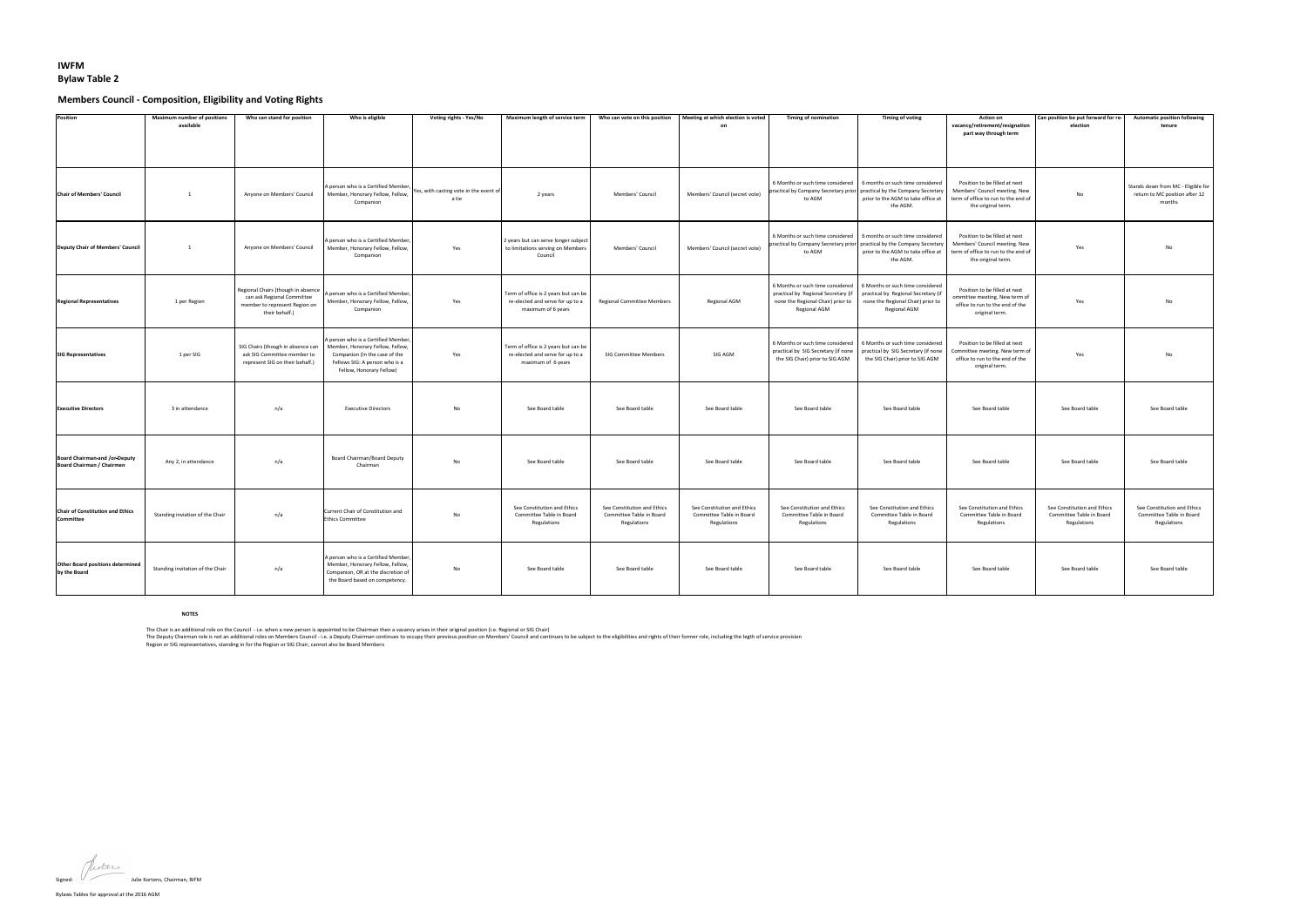## **IWFM Bylaws Table 3**

## **Regional Committee - Composition, Eligibility and Voting Rights**

| <b>Position</b>              | <b>Maximum number of positions</b><br>available 12 (suggested minimum | Who can stand for position | Who is eligible                                                                                                                                          | <b>Voting rights - Yes/No</b> | Maximum length of service term                                                                                   | Who can vote on this position                      | Meeting at which election is voted | <b>Timing of nomination</b>                                                                                          | <b>Timing of voting</b>                                                                                        | Action on vacancy / retirement / $\vert$ Can position be put forward for re-<br>resignation part way through term                            | election | <b>Automatic position following</b><br>tenure |
|------------------------------|-----------------------------------------------------------------------|----------------------------|----------------------------------------------------------------------------------------------------------------------------------------------------------|-------------------------------|------------------------------------------------------------------------------------------------------------------|----------------------------------------------------|------------------------------------|----------------------------------------------------------------------------------------------------------------------|----------------------------------------------------------------------------------------------------------------|----------------------------------------------------------------------------------------------------------------------------------------------|----------|-----------------------------------------------|
| <b>Regional Chair</b>        |                                                                       | experience)                | Committee Member within Region   A person who is a Certified Member,<br>(Guide - 2 years prior Committee   Member, Honorary Fellow, Fellow,<br>Companion | Yes                           | Term of office is 2 years but can be<br>re-elected and serve for up to a<br>maximum of 6 years in this position. | <b>Region Committee Members</b>                    | Region's AGM                       | practical by Regaon's Secretary (if   practical by Regaon's Secretary (if<br>none the Chair) prior to Reegion<br>AGM | 6 Months or such time considered   6 Months or such time considered<br>none the Chair) prior to Reegion<br>AGM | Position to be filled at next Region<br>Committee meeting. Initial term of<br>office to run to the end of the<br>current term.               | Yes      | No                                            |
| Member of Regional Committee | 11                                                                    | Members from within Region | A person who is a Student, Affiliate,<br>Associate, Corporate Nominee,<br>Certified Member, Member,<br>Honorary Fellow, Fellow, Companion                | Yes                           | Term of office is 2 years but can be<br>re-elected.                                                              | Region Members - Individual<br>Corporate and Group | Region's AGM                       | practical by Regaon's Secretary (if   practical by Regaon's Secretary (if<br>none the Chair) prior to Reegion<br>AGM | 6 Months or such time considered   6 Months or such time considered<br>none the Chair) prior to Reegion<br>AGM | Position can be filled by co-option at<br>next Region Committee meeting.<br>Initial term of office to run to the<br>end of the current term. | Yes      | <b>No</b>                                     |

**Other duties (e.g. Secretary, Deputy Chair, Treasurer, Events Organiser) will be allocated by the committee and may differ from committee to committee**

Signed:  $\sqrt{ }$  Julie Kortens, Chairman, BIFM